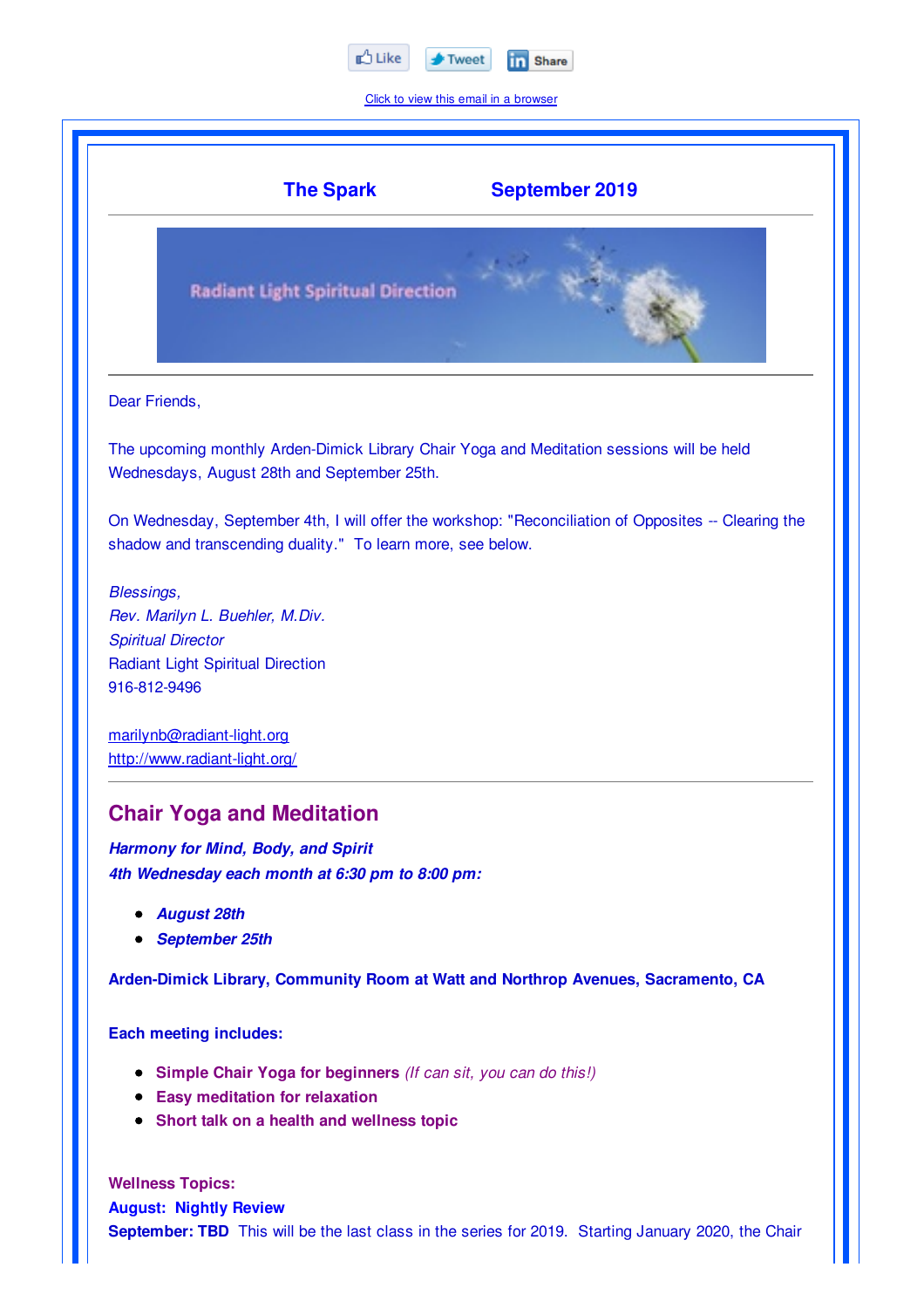Yoga series will continue on the fourth Monday each month from 6:30 to 7:30 pm.

# **Reconciliation of Opposites**

#### *Clearing the Shadow and Transcending Duality*

**Wednesday, September 4th at 6:30 pm to 9:00 pm Arden-Dimick Library, Community Room at Watt and Northrop Avenues, Sacramento, CA This workshop is free of charge.**

**Please RSVP to:** marilynb@radiant-light.org -- I need to know how many handouts to prepare. Also, if there is very low enrollment, the class may be cancelled.

Do you sometimes feel stuck, or find yourself in the same situation over and over again? This workshop presents practical and liberating techniques to uncover and release the unconscious emotions and beliefs that may draw these situations to you.

As these states of mind come to light and are released, you will naturally find peace and balance. Learn to gently free yourself, and find balance through simple, powerful, and fast exercises for creating balance and harmony.

In a world torn apart by polarization, the course offers hope for a way of unity amidst diversity.

This class is based on *The Marriage of Spirit: Enlightened Living in Today's World* by Leslie Temple-Thurston. For several years, Marilyn studied with Leslie and was authorized to teach this course.

# **Spiritual Direction at the Bread of Life Center**

I am a member of the Spiritual Director team at the Bread of Life Center on Fulton near Hurley.

The first spiritual direction session is always free of charge. This provides an opportunity for you to inquire and learn more how spiritual direction may be of value for you. If you would like to meet by Skype, I will offer a discounted price for three sessions--meeting once a month for 50 minutes. Contact me, if you are interested.



### **Earth Wellness Corner**

**Here are some helpful tips that you can do now!**

**Transportation:** Combine trips - car pool - drive an energy efficient car - size your vehicle to your needs - keep your tires properly inflated.

**Food:** Buy local/California grown foods - shop at a farmer's market - eat chicken or fish in place of beef - choose organic options - try a vegetarian meal once a week.